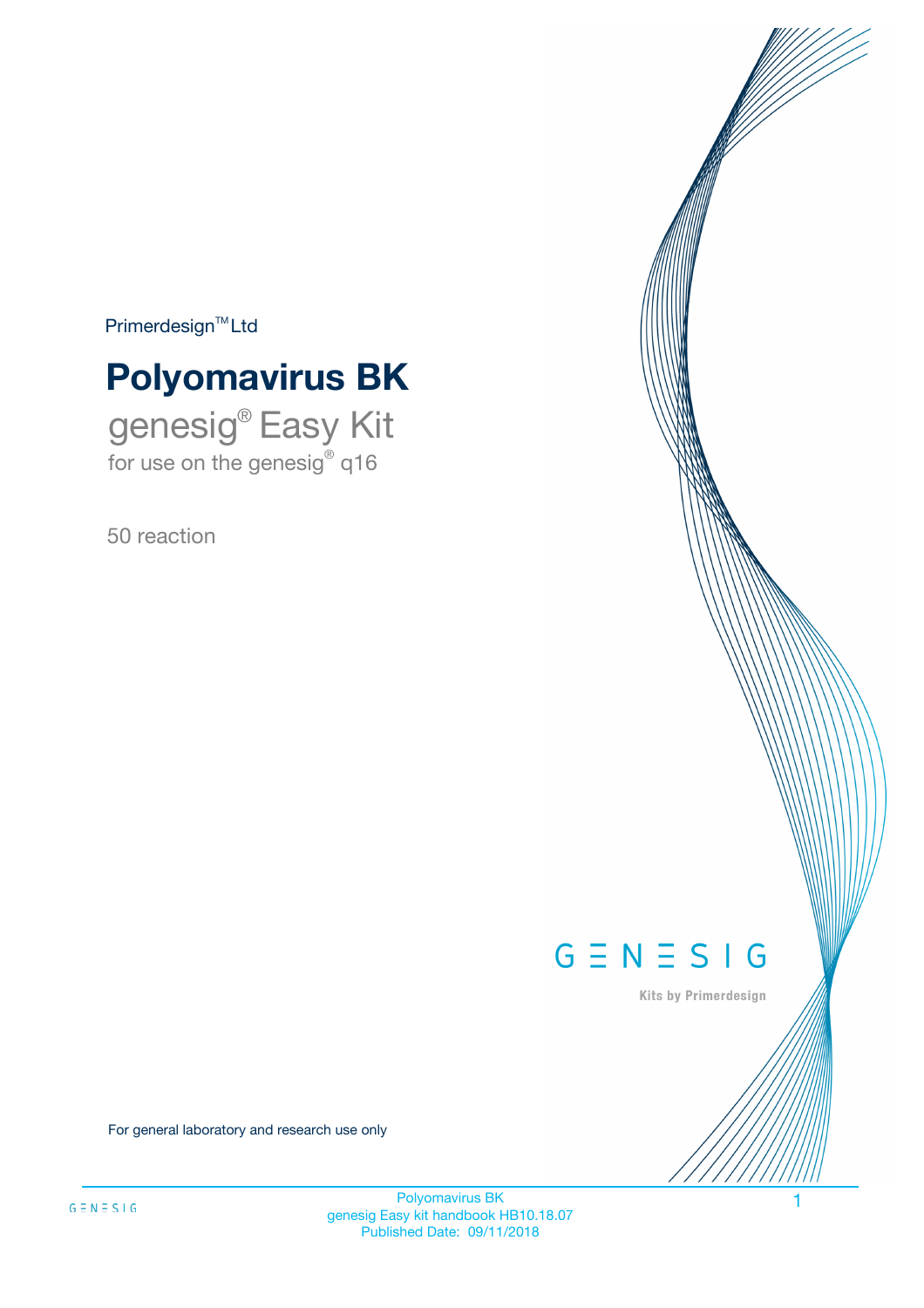# genesig® Easy: at a glance guide

#### **For each DNA test**

| Component               | <b>Volume</b>   | Lab-in-a-box pipette |  |
|-------------------------|-----------------|----------------------|--|
| <b>BKV</b> reaction mix | 10 µl           |                      |  |
| <b>Your DNA sample</b>  | 10 <sub>µ</sub> |                      |  |

#### **For each positive control**

| Component                 | Volume          | Lab-in-a-box pipette |  |
|---------------------------|-----------------|----------------------|--|
| <b>BKV</b> reaction mix   | 10 <sub>µ</sub> |                      |  |
| Positive control template | $10 \mu$        |                      |  |

#### **For each negative control**

| Component               | <b>Volume</b>   | Lab-in-a-box pipette |  |
|-------------------------|-----------------|----------------------|--|
| <b>BKV</b> reaction mix | 10 <sub>µ</sub> |                      |  |
| <u>Water</u>            | 10 <sub>µ</sub> |                      |  |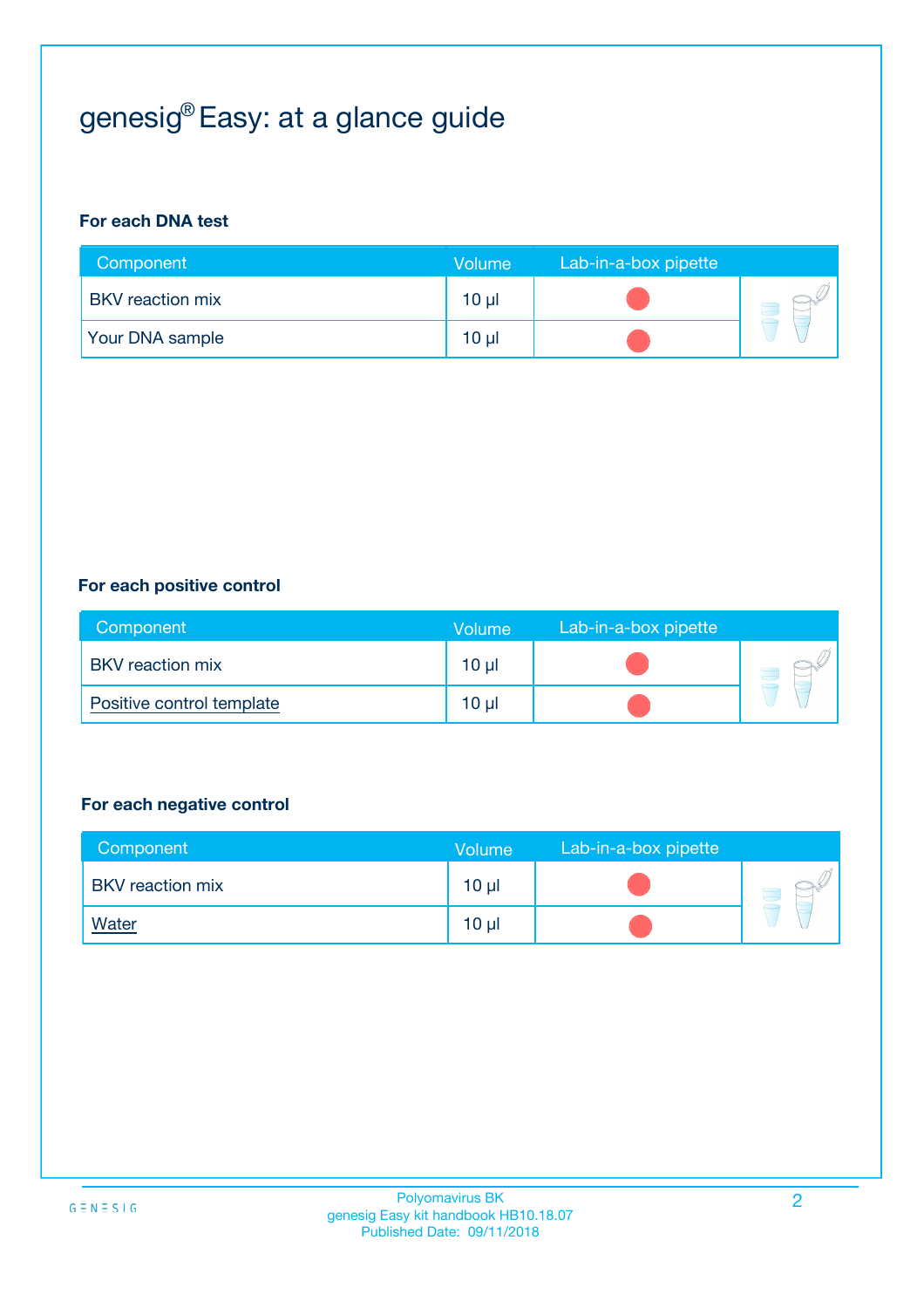# Kit Contents



## Reagents and equipment to be supplied by the user

#### **genesig® q16 instrument**

#### **genesig® Easy Extraction Kit**

This kit is designed to work well with all processes that yield high quality RNA and DNA but the genesig Easy extraction method is recommended for ease of use.

#### **genesig® Lab-In-A-Box**

The genesig Lab-In-A-Box contains all of the pipettes, tips and racks that you will need to use a genesig Easy kit. Alternatively if you already have these components and equipment these can be used instead.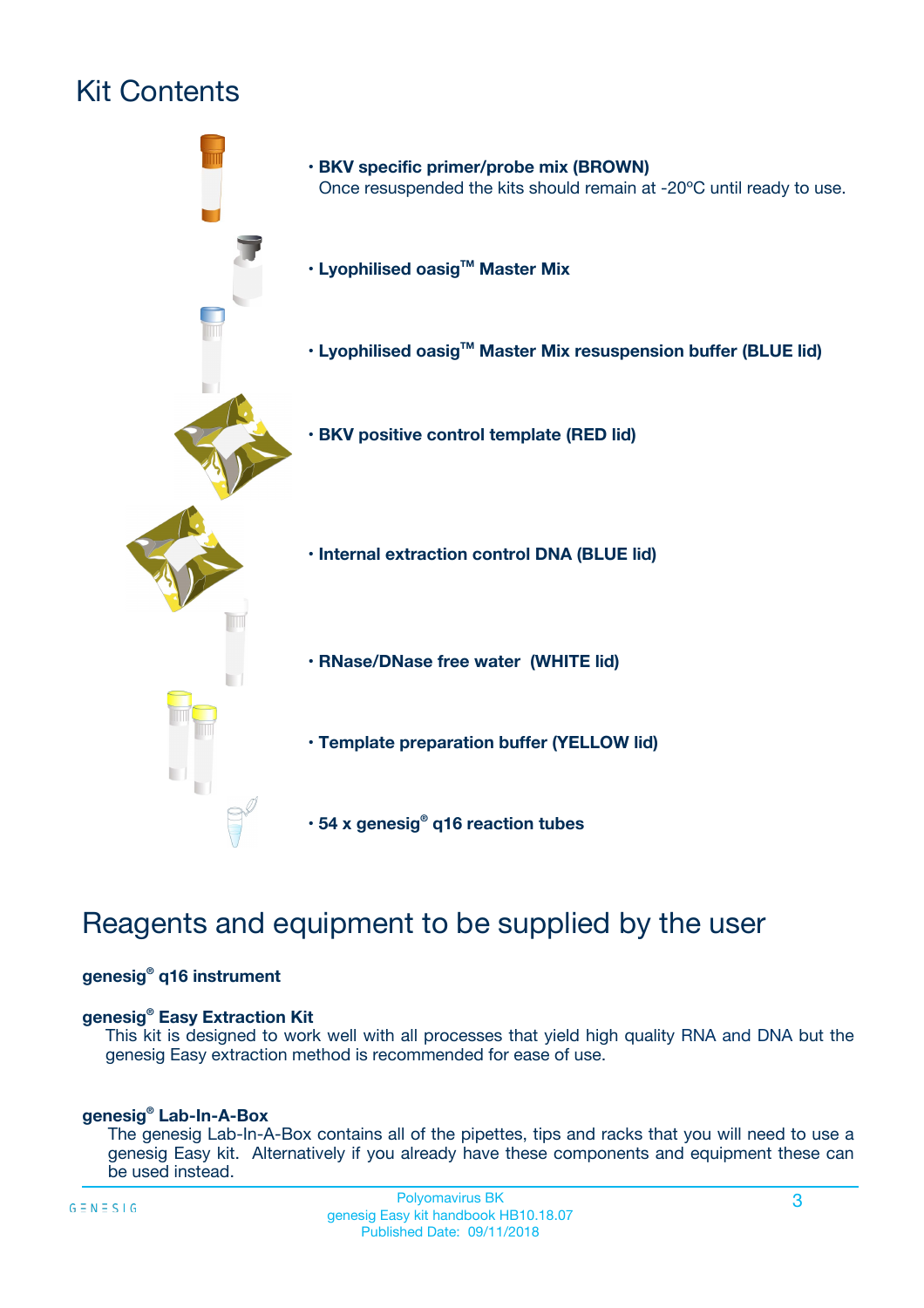## Step-by-step guide

### 1. Create your reaction mix



Use the blue pipette to transfer 500µl**\*** of the oasig Master Mix resuspension buffer into the tube of lyophilised oasig Master Mix and mix well by gently swirling. Then transfer all of that master mix into the brown tube labelled BKV primers/probe.

**\***Transfering 525µl of the oasig Master Mix resuspension buffer to your oasig Master Mix (instead of the 500µl recommended above) will enable you to take full advantage of the 50 reactions by accounting for volume losses during pipetting. In order to do so with the genesig Easy fixed volume pipettes use 1x blue, 2x red and 1x grey pipettes to make the total volume. Please be assured that this will not adversely affect the efficiency of the test.

Cap and shake tube to mix. A thorough shake is essential to ensure that all components are resuspended. **Failure to mix well can produce poor kit performance.**

Leave to stand for 5 minutes. Now your reaction mix is ready to use.

Store the reaction mix in the freezer from hereon.

#### Top tip

- Ensure that the reaction mix is mixed thoroughly before each use by shaking.
- **•** Once resuspended do not expose genesig Easy kit to temperatures above -20°C for longer than 30 minutes at a time.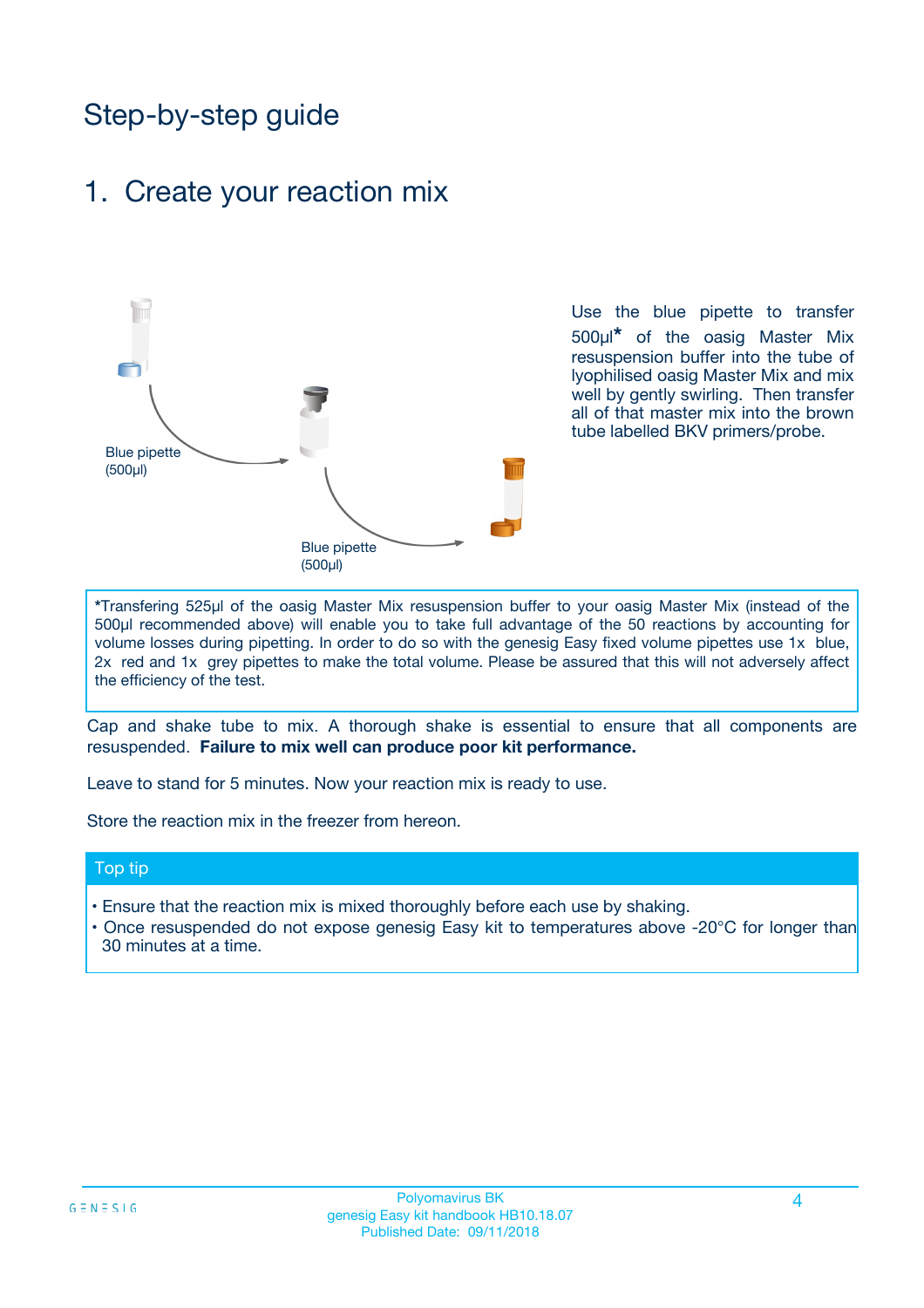# 2. Internal extraction control



Use the blue pipette to transfer 1000µl (2 x 500µl) of template preparation buffer into the Internal Extraction Control DNA tube. Cap and shake tube to mix.

Your kit contains Internal Extraction Control DNA. This is added to your biological sample at the beginning of the DNA extraction process. It is extracted along with the DNA from your target of interest. The q16 will detect the presence of this Internal Extraction Control DNA at the same time as your target. This is the ideal way to show that your DNA extraction process has been successful.

#### **If you are using an alternative extraction kit:**

Use the red pipette to transfer 10µl of Internal Extraction Control DNA to your sample **after** the lysis buffer has been added then follow the rest of the extraction protocol.

#### **If you are using samples that have already been extracted:**

Use the grey pipette to transfer 5µl of Internal Extraction Control DNA to your extracted sample.

### 3. Add reaction mix to all reaction tubes



For every reaction to be run, use the red pipette to add 10µl of your BKV reaction mix to every tube.

#### Top tip

- Always pipette the reaction mix directly into the bottom of the tube.
- You can label the tube lids to aid your reaction setup but avoid labelling tube sides.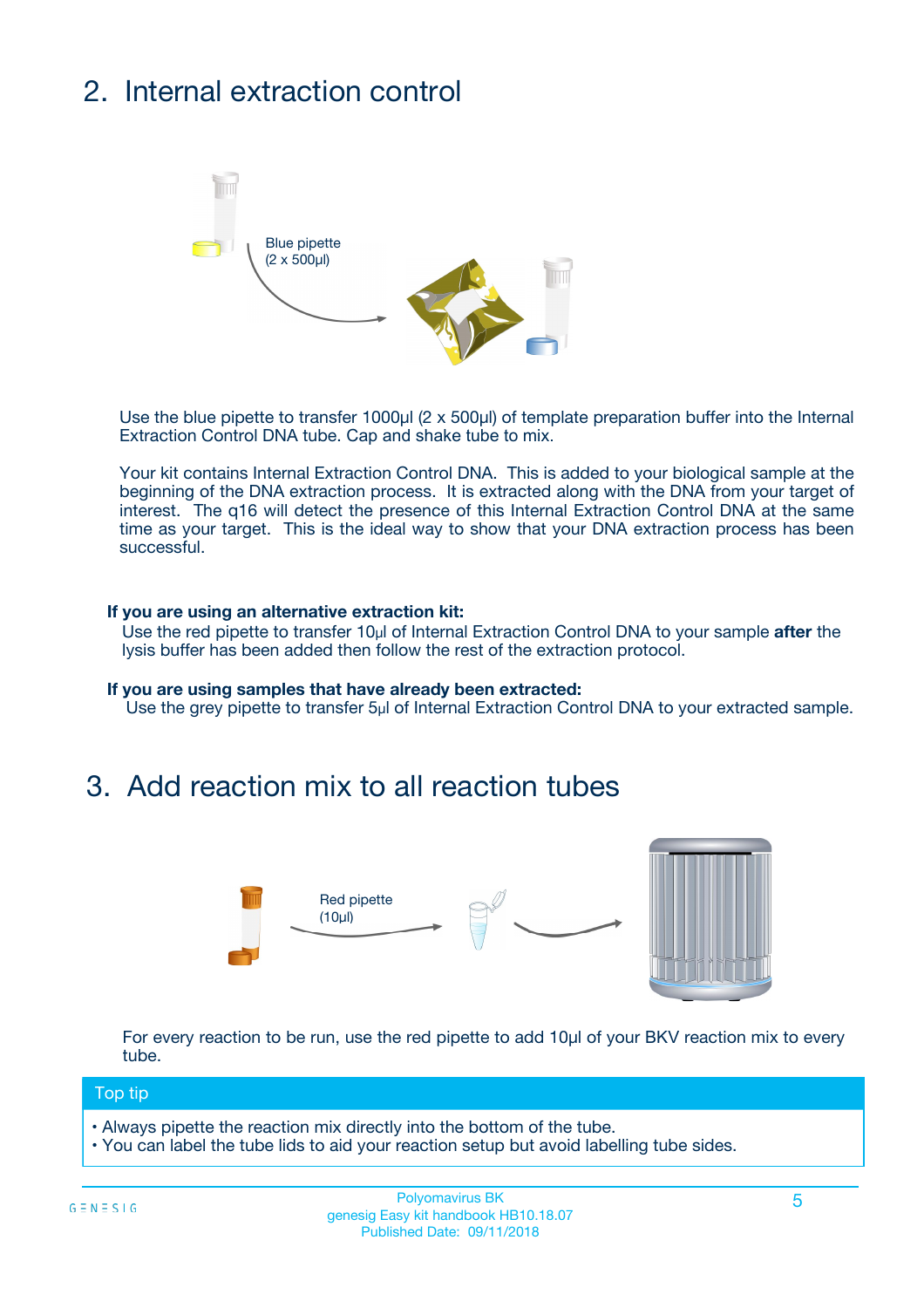## 4. Negative control



For each test you will require a negative control. Instead of DNA, water is used. This sample should typically prove negative thus proving that all of your positive samples really are positive.

To create a negative control reaction simply use the red pipette to add 10µl of the water to the required reaction tubes. Close these tubes after adding the water.

Because some genesig kit targets are common in the environment you may occasionally see a "late" signal in the negative control. The q16 software will take this into account accordingly.

#### Top tip

**•** Always add the water to the side of the tube to reduce the introduction of bubbles.

### 5. Set up a test



For each sample you wish to analyse, use the red pipette to add 10µl of your DNA sample to the required reaction tubes. Close these tubes after adding the sample. Always change pipette tips between samples.

#### Top tip

**•** Always add the DNA sample to the side of the tube to reduce the introduction of bubbles.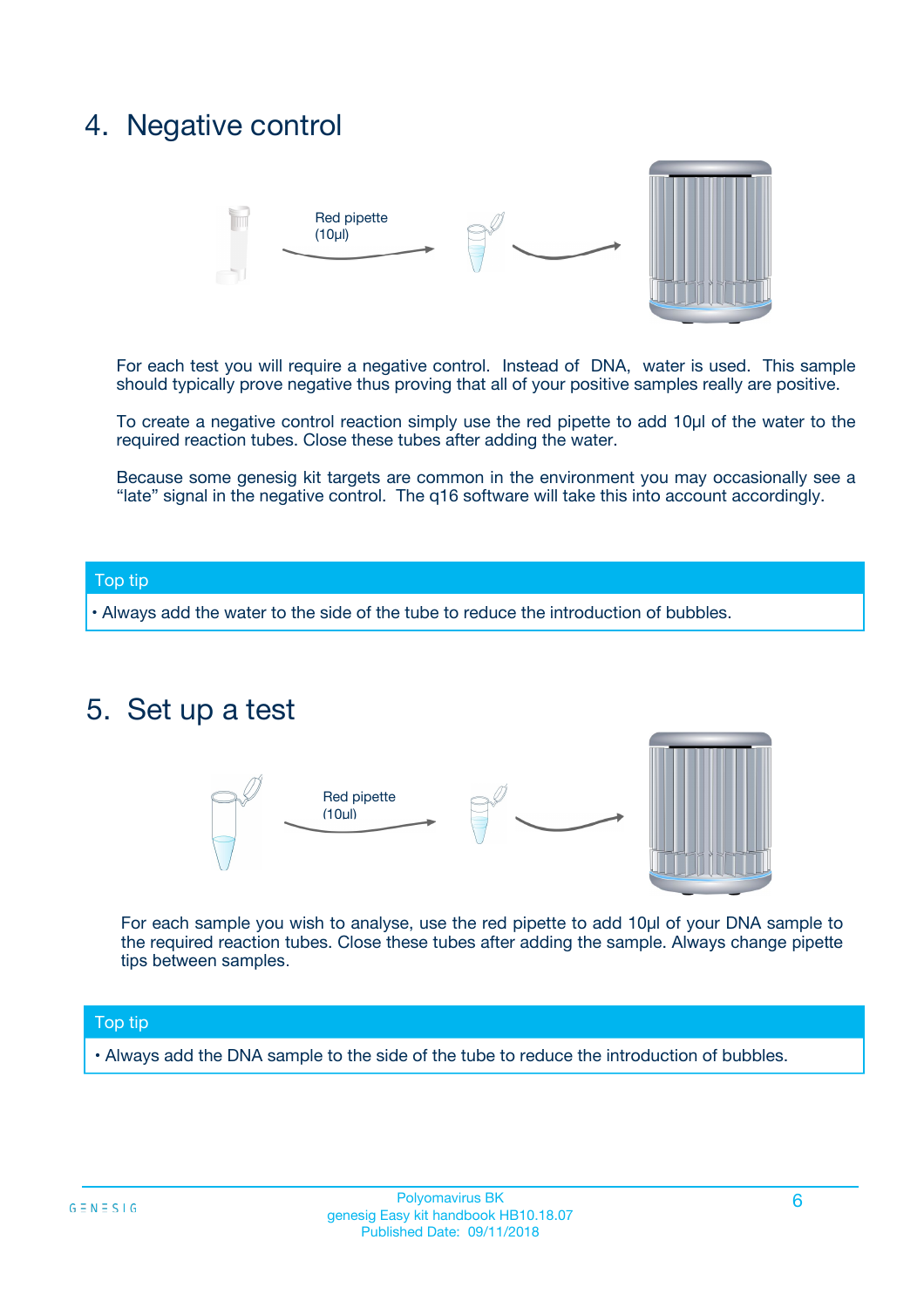## 6. Positive control



Use the blue pipette to transfer 1000µl (2 x 500µl) of template preparation buffer into the positive control template tube. Cap and shake tube to mix.

Each time you run a test you will require a positive control. This is a small portion of DNA from your target of interest. It serves two purposes:

1. It will always test positive so it shows that everything is working as it should be.

2. The q16 software knows how much DNA is present in the positive control. So it can automatically compare your sample of interest with the positive control to calculate the amount of target DNA in your sample.

To create a positive control reaction, simply use 10µl of the positive control instead of your DNA sample.



Take great care when setting up your positive control. The positive control template has the potential to give you a false positive signal in your other samples. Set positive controls up last after all other sample tubes are closed. Always change pipette tips between samples. You may even choose to set up positive controls in a separate room.

#### Top tip

**•** Always add the positive control to the side of the tube to reduce the introduction of bubbles.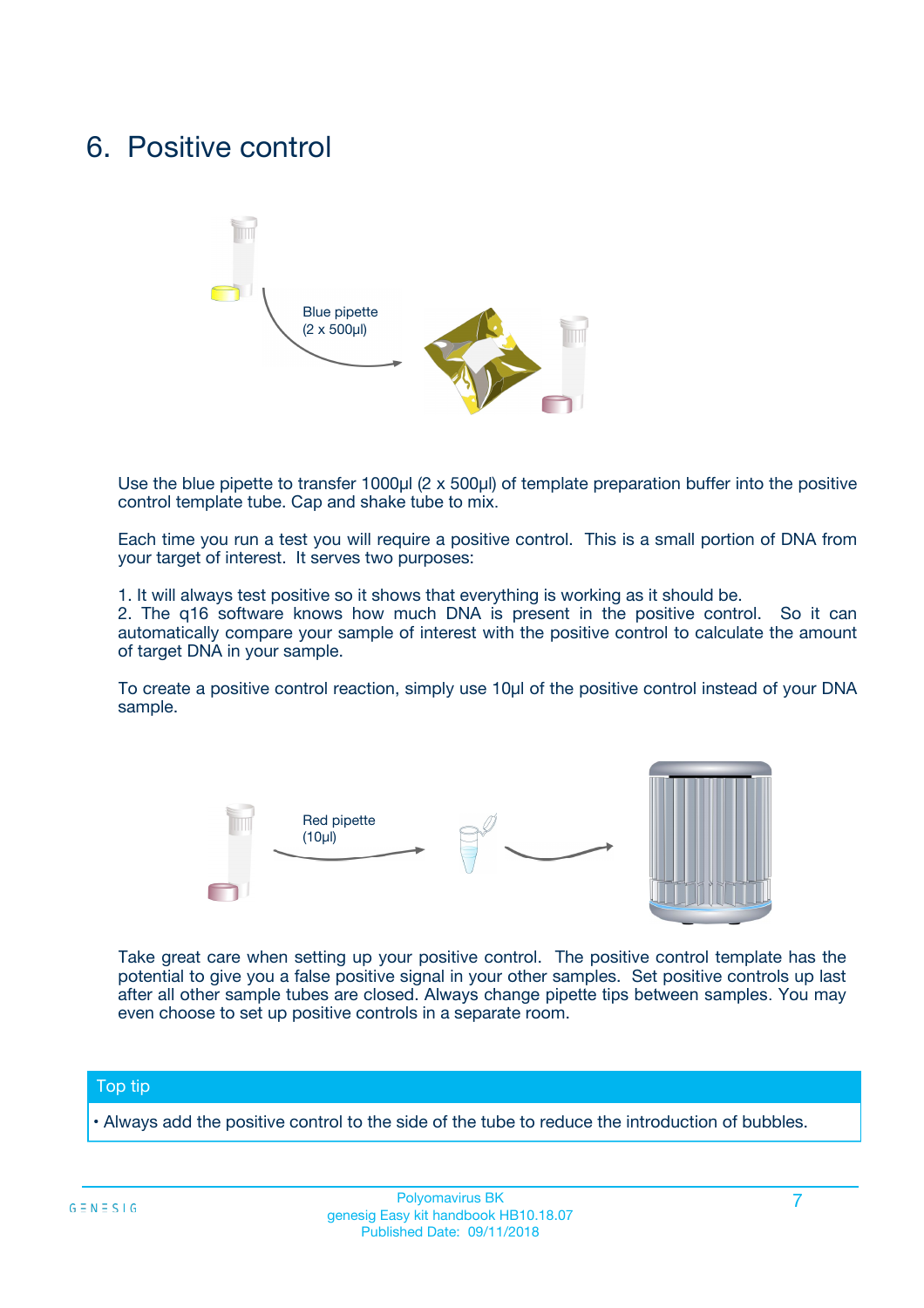# 7. Running the test

Place the tubes into the correct positions in your q16 as defined by the software, this may include positioning of empty tubes to ensure that the q16 lid is balanced. The run can then be started.

| genesig q16 PCR software - 1.2                                               |                                     | $\Box$                                                                                  |
|------------------------------------------------------------------------------|-------------------------------------|-----------------------------------------------------------------------------------------|
| Unsaved (New Experiment 2<br>$\vert \cdot \vert$<br><b>Open Experiments:</b> | <b>D</b> Open<br>Save<br>$\Box$ New | Save As<br><b>C</b> Close<br>$G \equiv N \equiv S \mid G$<br><b>&amp; Configuration</b> |
| Setup<br><b>Results</b><br><b>Stages:</b>                                    |                                     |                                                                                         |
| <b>Notes</b>                                                                 | Samples                             | <b>Tests</b>                                                                            |
| <b>Name and Details</b>                                                      | Color<br>Name                       | Note<br>Color<br>Note<br>Name                                                           |
| New Experiment 2017-10-26 11:06                                              | Sample 1                            | 条<br>علي<br>Test 1                                                                      |
| Kit type: genesig® Easy Target Detection kit                                 | Sample 2                            |                                                                                         |
| Instrument Id.:                                                              | Sample 3                            | $\qquad \qquad \blacksquare$<br>$\qquad \qquad \blacksquare$                            |
| Run Completion Time:                                                         | Sample 4                            |                                                                                         |
| <b>Notes</b>                                                                 | Sample 5<br>A<br>v                  | $\triangle$<br>4<br>$\oplus$<br>₩                                                       |
| <b>Well Contents</b>                                                         |                                     | <b>Run</b>                                                                              |
| Pos.<br>Test                                                                 | Sample                              | <b>Run Status</b>                                                                       |
| Test 1<br>-1                                                                 | <b>Negative Control</b>             | $\blacktriangle$                                                                        |
| $\overline{2}$<br>Test 1                                                     | <b>Positive Control</b>             |                                                                                         |
| $\overline{\mathbf{3}}$<br>Test 1                                            | Sample 1                            | Show full log                                                                           |
| Test 1<br>$\overline{4}$                                                     | Sample 2                            |                                                                                         |
| 5<br>Test 1                                                                  | Sample 3                            | <b>Run Control</b>                                                                      |
| 6<br>Test 1                                                                  | Sample 4                            |                                                                                         |
| $\overline{7}$<br>Test 1                                                     | Sample 5                            |                                                                                         |
| 8                                                                            |                                     | $\triangleright$ Start Run<br>Abort Run                                                 |
| <b>JOD FURTY TUDE TO BUILDED IN</b>                                          |                                     | $\overline{\mathbf{v}}$                                                                 |

#### Top tip

- Before loading tubes into the q16, check for bubbles! Flick the bottom of the tubes to remove any bubbles that may have formed during the test setup.
- Apply centrifugal force with a sharp wrist action to ensure all solution is at the bottom of the reaction tube.
- When repeating a test you can use a previous file as a template by clicking 'open' then selecting File name > Files of Type > Experiment file as template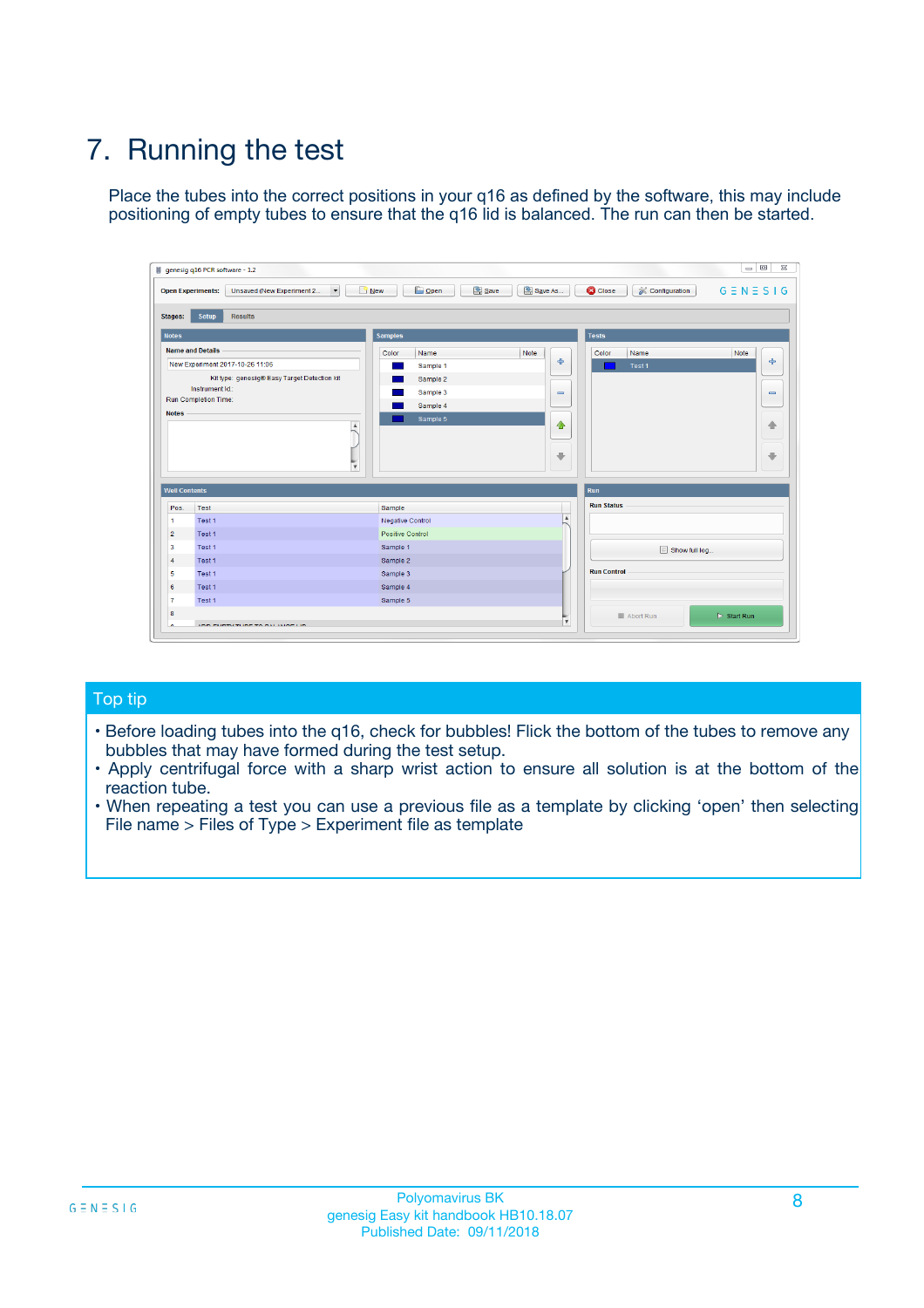### What do my results mean?

The quantitative copy number results produced by the genesig Easy BKV kit can be converted to International Units by multiplying copy numbers by 1.12. This conversion factor was developed using RNA/DNA extracted (where applicable) from the WHO International Standard for BKV.

Analysis of your data is carried out automatically by the genesig q16. The following information is designed to help you fully understand a result or to troubleshoot:

### "Positive"

#### **Explanation**

Your sample has produced a positive result. Your target of interest is present and you can use the reported quantity.

"Negative"

#### **Explanation**

Your sample has produced a negative result. The target is not present in your sample.

### "Test contaminated"

#### **Explanation**

The Negative Control should be completely free of any DNA. If you see this error message it means that at some point during the setup, the Negative Control has been contaminated with DNA and has given a positive signal. This contamination has invalidated the test. The Positive Control and your test samples are both possible sources of contaminating DNA. The genesig q16 reaction tubes from previous runs will also contain very high amounts of DNA so it is important that these are carefully disposed of after the run is completed and NEVER OPENED. It may be the case that your kits have become contaminated which will lead to the same problem occurring repeatedly.

#### **Solutions**

1. Clean your working area using a commercial DNA remover solution to ensure the area is DNA free at the start of your run and re-run the test

2. If the problem persists then the kit has become contaminated and it will have to be discarded and replaced with a new kit. When you open the new kit, run a simple test to show that changing the kit has solved the problem. Prepare a test which includes only the Positive Control, the Negative Control and one 'mock sample'. For the 'mock sample' add water instead of any sample DNA. The result for the Negative Control and the mock sample should be negative indicating that contamination is no longer present.

#### **Preventive action**

An ideal lab set-up has a 'Clean area' where the test reagents are prepared and a 'sample area' where DNA samples and the Positive Control template are handled. The best workflow involves setting up all the test components (excluding the positive control template) in the clean area and then moving the tests to the sample area for sample and Positive Control addition. If this method is followed then the kit components are always kept away from possible sources of contamination. For extra security the Negative Control can be completely prepared and sealed in the clean area. All work areas should be decontaminated regularly with DNA remover.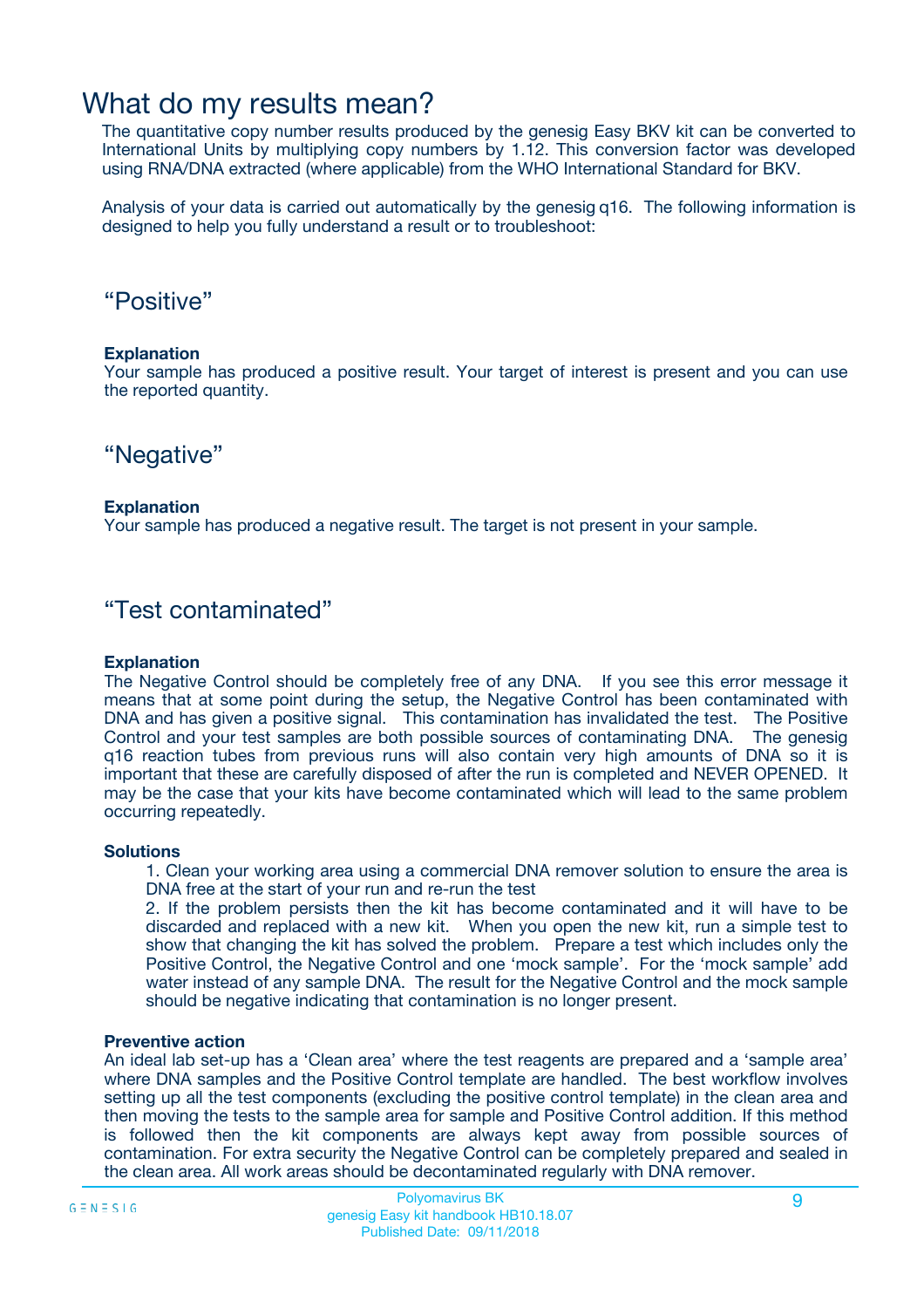### "Sample preparation failed"

#### **Explanation**

The test has failed because the quality of the sample was not high enough. The Internal Extraction Control component identifies whether the sample has been prepared correctly and is of suitable quality. This error message means that this quality control test has failed and the sample quality is not high enough for analysis.

#### **Solutions**

- 1. Check the sample preparation protocol for any user errors then repeat.
- 2. Poor quality samples can result from overloading the sample preparation protocol with too much starting material. Try reducing the amount of starting material then repeat.

3. Failing to add the Internal extraction Control DNA to your sample during the sample preparation protocol can also lead to a reported result of "sample preparation failed". Ensure that this step has not been overlooked or forgotten. If your samples are derived from an archive store or from a process separate from your genesig Easy extraction kit; you must add 5µl of Internal Extraction Control DNA into each 0.5ml of your sample to make it suitable for use on the q16.

### "Positive result, poor quality sample"

#### **Explanation**

The test is positive so if you are only interested in obtaining a 'present or absent' answer for your sample then your result is reliable. However, the test contains an Internal Extraction Control component that identifies if the sample is of high quality. This quality control test has failed and the sample is not therefore of high enough quality to accurately calculate the exact copy number of DNA present. If you require quantitative information for your sample then proceed with the solutions below.

#### **Solution**

For appropriate solutions, read the "Sample preparation failed" section of this handbook.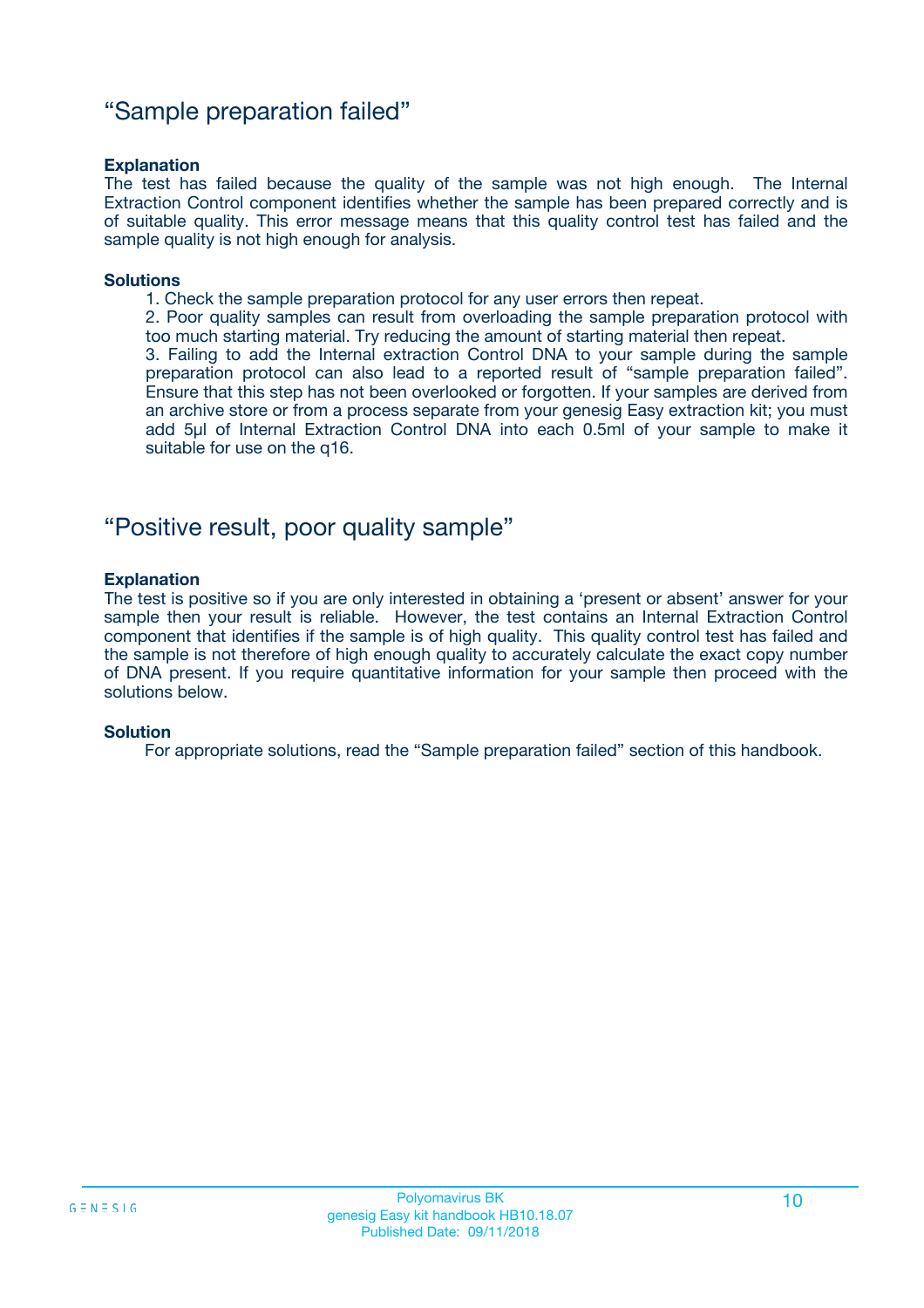### "Test failed"

#### **Explanation**

The test has failed because the Positive Control has not worked. The Positive Control is present to show that all aspects of the test are working correctly together. When this control test fails, the test as a whole is invalidated. This finding indicates that a problem has occurred in the reaction set-up part of the experiment and has nothing to do with sample preparation.

#### **Solutions**

- 1. Check the entire workflow and test set-up to look for any user errors, then repeat the test e.g. have the right colour pipettes and solutions been used with the correct tubes?
- 2. Ensure the positive and negative controls are inserted into the correct wells of your q16.

3. A component of the test may have 'gone off' due to handing errors, incorrect storage or exceeding the shelf life. When you open a new kit, run a simple test to show that changing the kit has solved the problem. Prepare a test which includes only the Positive Control, the Negative Control and one 'mock sample'. For the 'mock sample' add internal control template instead of any sample DNA. If the Positive Control works, the mock sample will now be called as a negative result.

### "Test failed and is contaminated"

#### **Explanation**

The Positive Control is indicating test failure, and the Negative Control is indicating test contamination. Please read the "Test Failed" and "Test contamination" sections of this technical support handbook for a further explanation.

#### **Solution**

For appropriate solutions, read both the "Test failed" and "Test contaminated" sections of this handbook.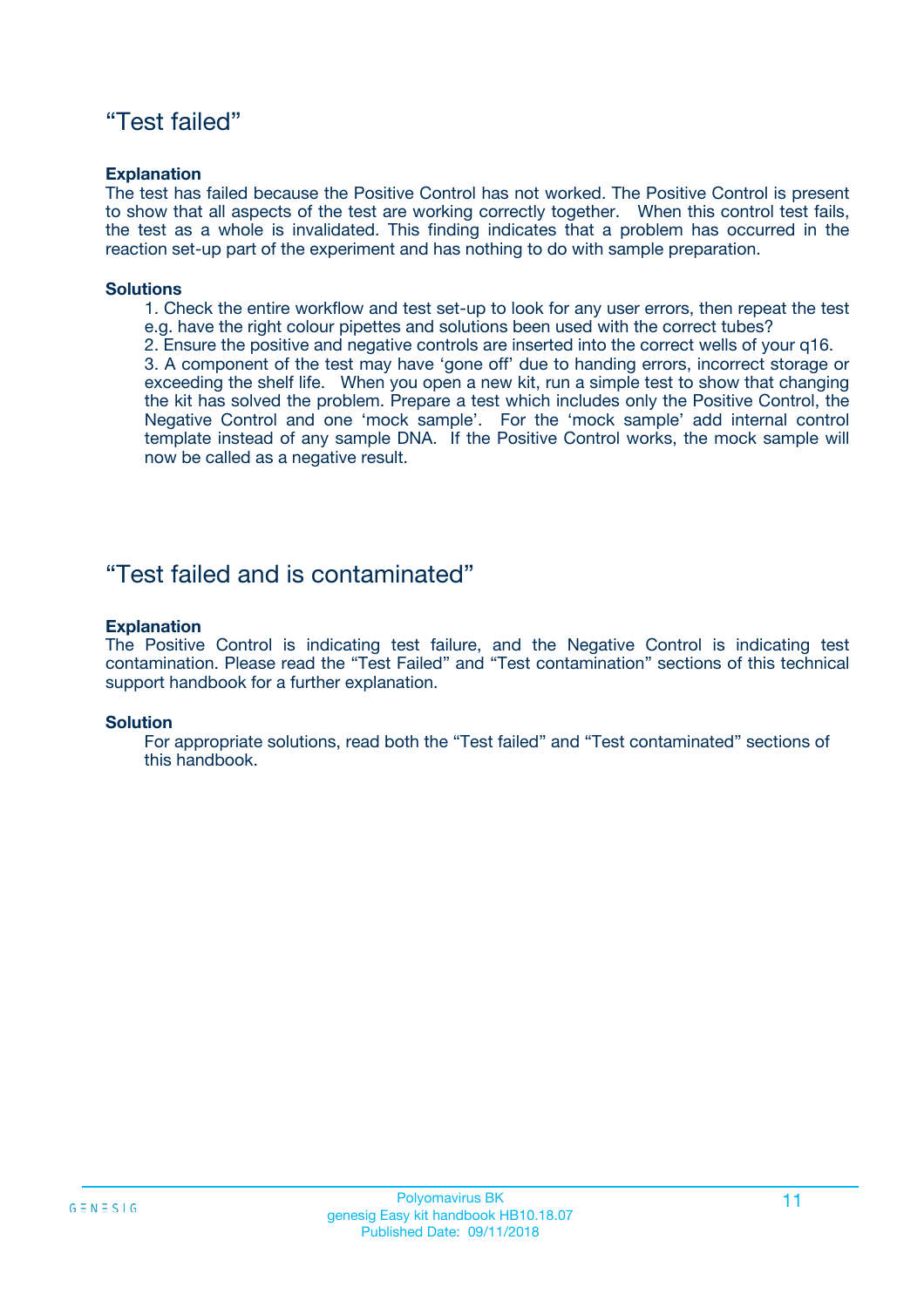# Polyomavirus BK

Polyomavirus is the sole genus of viruses within the family Polyomaviridae. Polyomaviruses are DNA-based (double-stranded DNA,~5000 base pairs, circular genome), small (40-50 nanometers in diameter), and icosahedral in shape, and do not have a lipoprotein envelope. They are potentially oncogenic (tumor-causing); they often persist as latent infections in a host without causing disease, but may produce tumors in a host of a different species, or a host with an ineffective immune system. The name polyoma refers to the viruses' ability to produce multiple (poly-) tumors (-oma).

Until recently, the family of Polyomaviridae contained only one genus (Polyomavirus). The recent expansion of known Polyomaviruses called for reclassification of the family into 3 genera: Orthopolyomavirus, Wukipolyomavirus, and Avipolyomavirus.

There are four polyomaviruses found in humans: JC virus, which can infect the respiratory system, kidneys, or brain (sometimes causing the fatal progressive multifocal leukoencephalopathy in the latter case), and BK virus, which produces a mild respiratory infection and can affect the kidneys of immunosuppressed transplant patients. Both viruses are very widespread: approximately 80 percent of the adult population in the United States have antibodies to BK and JC.

KI (Karolinska Institute) and WU (Washington University) viruses are recently discovered polyomaviruses. They are closely related to each other and have been isolated from respiratory secretions. These viruses, discovered almost simultaneously in 2007, were the first of an expanding group of polyomaviruses found to naturally infect humans beyond JCV and BKV.

In Jan 2008, a new species, Merkel cell polyoma virus, was described as the likely causative agent of Merkel skin cancer.

All the polyomaviruses are highly common childhood and young adult infections. Most of these infections appear to cause little or no symptoms. These viruses are probably lifelong persistent among almost all adults. Diseases caused by human polyomavirus infections are most common among persons who become immunosuppressed by AIDS, old age or after transplantation.

For nearly 40 years, only two polyomaviruses were known to infect humans. Genome sequencing technologies have recently discovered seven additional human polyomaviruses, including one causing most cases of Merkel cell carcinoma and another associated with transplant-associated dysplasia (TSV), that are natural infections of humans. Discovery of these polyomaviruses and other new—but previously undiscovered—viruses may provide clues to the aetiology for human diseases.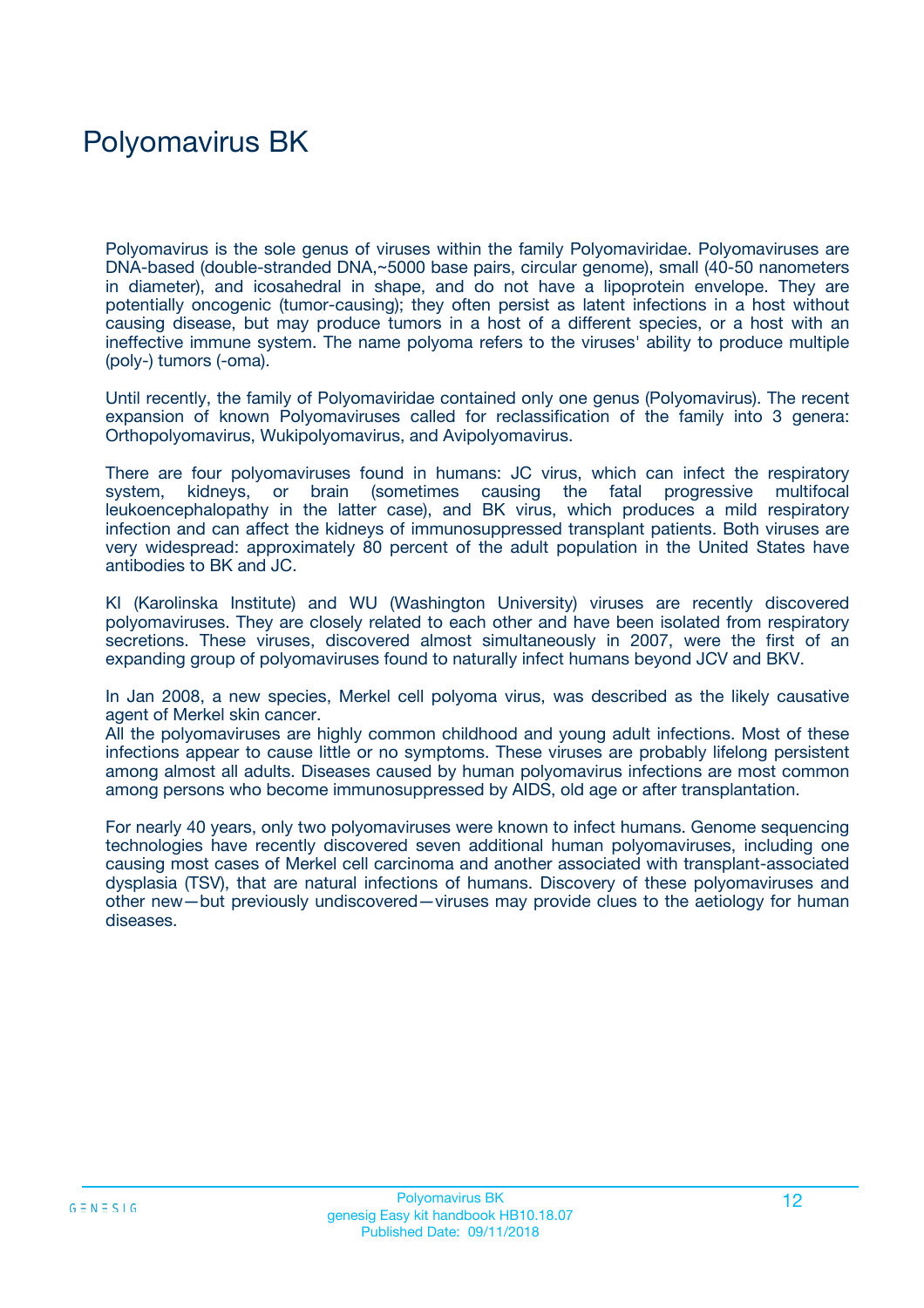## **Specificity**

The Primerdesign genesig Kit for Polyomavirus BK (BKV) genomes is designed for the in vitro quantification of BKV genomes. The kit is designed to have a broad detection profile. Specifically, the primers represent 100% homology with over 95% of the NCBI database reference sequences available at the time of design.

The dynamics of genetic variation means that new sequence information may become available after the initial design. Primerdesign periodically reviews the detection profiles of our kits and when required releases new versions.

The primers have 100% homology with over 95% of reference sequences in the NCBI database therefore have a very broad quantification profile. The primers have a low homology to the type JC stain and are not predicted to detect on JC isolates.

If you require further information, or have a specific question about the detection profile of this kit then please send an e.mail to enquiry@primerdesign.co.uk and our bioinformatics team will answer your question.